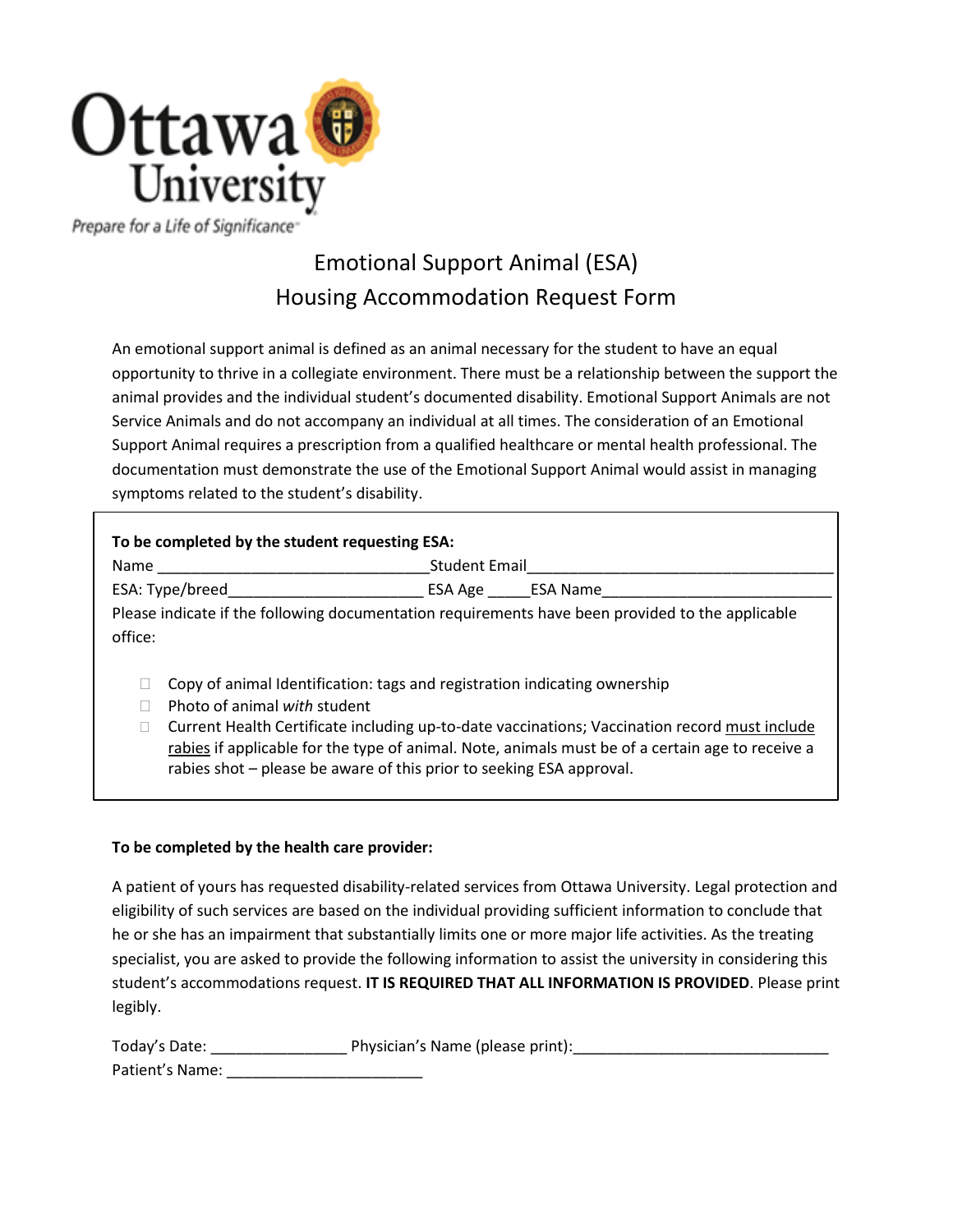## **Information regarding history of relationship with patient:**

Date of last visit for condition(s): example and the set of last visit for condition(s):

Length of therapeutic relationship: \_\_\_\_\_\_\_\_\_\_\_\_\_\_\_\_\_\_\_\_\_\_\_\_\_\_\_\_\_\_\_\_\_\_\_\_\_\_\_\_\_\_\_\_\_\_\_\_\_\_\_\_\_\_\_\_

Are future visits anticipated:  $\blacksquare$ 

**Information about the student's disability and treatment plan:** 

A. Diagnosis (es) and date of onset:

### **Information about the nexus between diagnosis and ESA:**

C. Is this an ESA that you specifically prescribed as part of treatment for the student? YES NO

\_\_\_\_\_\_\_\_\_\_\_\_\_\_\_\_\_\_\_\_\_\_\_\_\_\_\_\_\_\_\_\_\_\_\_\_\_\_\_\_\_\_\_\_\_\_\_\_\_\_\_\_\_\_\_\_\_\_\_\_\_\_\_\_\_\_\_\_\_\_\_\_\_\_\_\_\_\_\_\_\_\_\_\_\_

\_\_\_\_\_\_\_\_\_\_\_\_\_\_\_\_\_\_\_\_\_\_\_\_\_\_\_\_\_\_\_\_\_\_\_\_\_\_\_\_\_\_\_\_\_\_\_\_\_\_\_\_\_\_\_\_\_\_\_\_\_\_\_\_\_\_\_\_\_\_\_\_\_\_\_\_\_\_\_\_\_\_\_\_\_ \_\_\_\_\_\_\_\_\_\_\_\_\_\_\_\_\_\_\_\_\_\_\_\_\_\_\_\_\_\_\_\_\_\_\_\_\_\_\_\_\_\_\_\_\_\_\_\_\_\_\_\_\_\_\_\_\_\_\_\_\_\_\_\_\_\_\_\_\_\_\_\_\_\_\_\_\_\_\_\_\_\_\_\_\_ \_\_\_\_\_\_\_\_\_\_\_\_\_\_\_\_\_\_\_\_\_\_\_\_\_\_\_\_\_\_\_\_\_\_\_\_\_\_\_\_\_\_\_\_\_\_\_\_\_\_\_\_\_\_\_\_\_\_\_\_\_\_\_\_\_\_\_\_\_\_\_\_\_\_\_\_\_\_\_\_\_\_\_\_\_

\_\_\_\_\_\_\_\_\_\_\_\_\_\_\_\_\_\_\_\_\_\_\_\_\_\_\_\_\_\_\_\_\_\_\_\_\_\_\_\_\_\_\_\_\_\_\_\_\_\_\_\_\_\_\_\_\_\_\_\_\_\_\_\_\_\_\_\_\_\_\_\_\_\_\_\_\_\_\_\_\_\_\_\_\_ \_\_\_\_\_\_\_\_\_\_\_\_\_\_\_\_\_\_\_\_\_\_\_\_\_\_\_\_\_\_\_\_\_\_\_\_\_\_\_\_\_\_\_\_\_\_\_\_\_\_\_\_\_\_\_\_\_\_\_\_\_\_\_\_\_\_\_\_\_\_\_\_\_\_\_\_\_\_\_\_\_\_\_\_\_ \_\_\_\_\_\_\_\_\_\_\_\_\_\_\_\_\_\_\_\_\_\_\_\_\_\_\_\_\_\_\_\_\_\_\_\_\_\_\_\_\_\_\_\_\_\_\_\_\_\_\_\_\_\_\_\_\_\_\_\_\_\_\_\_\_\_\_\_\_\_\_\_\_\_\_\_\_\_\_\_\_\_\_\_\_

Or, is this an animal that you believe will have a beneficial effect on the student's mental health while in residence on campus? YES NO

D. What is the severity of the condition(s)?

E. Describe how and the condition(s) impact(s) on the student's daily life experience in the postsecondary housing setting:

### **Importance of ESA to student's well-being and access to residential life:**

F. In your opinion, how important is it for the student's well-being that the ESA be in their residence on campus? What consequences or concerns in terms of disability symptomology may result if the accommodation was not approved?

\_\_\_\_\_\_\_\_\_\_\_\_\_\_\_\_\_\_\_\_\_\_\_\_\_\_\_\_\_\_\_\_\_\_\_\_\_\_\_\_\_\_\_\_\_\_\_\_\_\_\_\_\_\_\_\_\_\_\_\_\_\_\_\_\_\_\_\_\_\_\_\_\_\_\_\_\_\_\_\_\_\_\_\_\_ \_\_\_\_\_\_\_\_\_\_\_\_\_\_\_\_\_\_\_\_\_\_\_\_\_\_\_\_\_\_\_\_\_\_\_\_\_\_\_\_\_\_\_\_\_\_\_\_\_\_\_\_\_\_\_\_\_\_\_\_\_\_\_\_\_\_\_\_\_\_\_\_\_\_\_\_\_\_\_\_\_\_\_\_\_ \_\_\_\_\_\_\_\_\_\_\_\_\_\_\_\_\_\_\_\_\_\_\_\_\_\_\_\_\_\_\_\_\_\_\_\_\_\_\_\_\_\_\_\_\_\_\_\_\_\_\_\_\_\_\_\_\_\_\_\_\_\_\_\_\_\_\_\_\_\_\_\_\_\_\_\_\_\_\_\_\_\_\_\_\_

G. Have you discussed the responsibilities associated with properly caring for an animal while engaged in college activities and demands while residing in campus housing? (If you have not had this conversation with the student, we will be discussing it with the student prior to an ESA approval.) YES \_\_\_ NO

H. Do you believe those responsibilities (e.g., costs, emergency care, cleaning, feeding, roommate conflicts, travel, noise, etc.) might exacerbate the student's symptoms in any way?